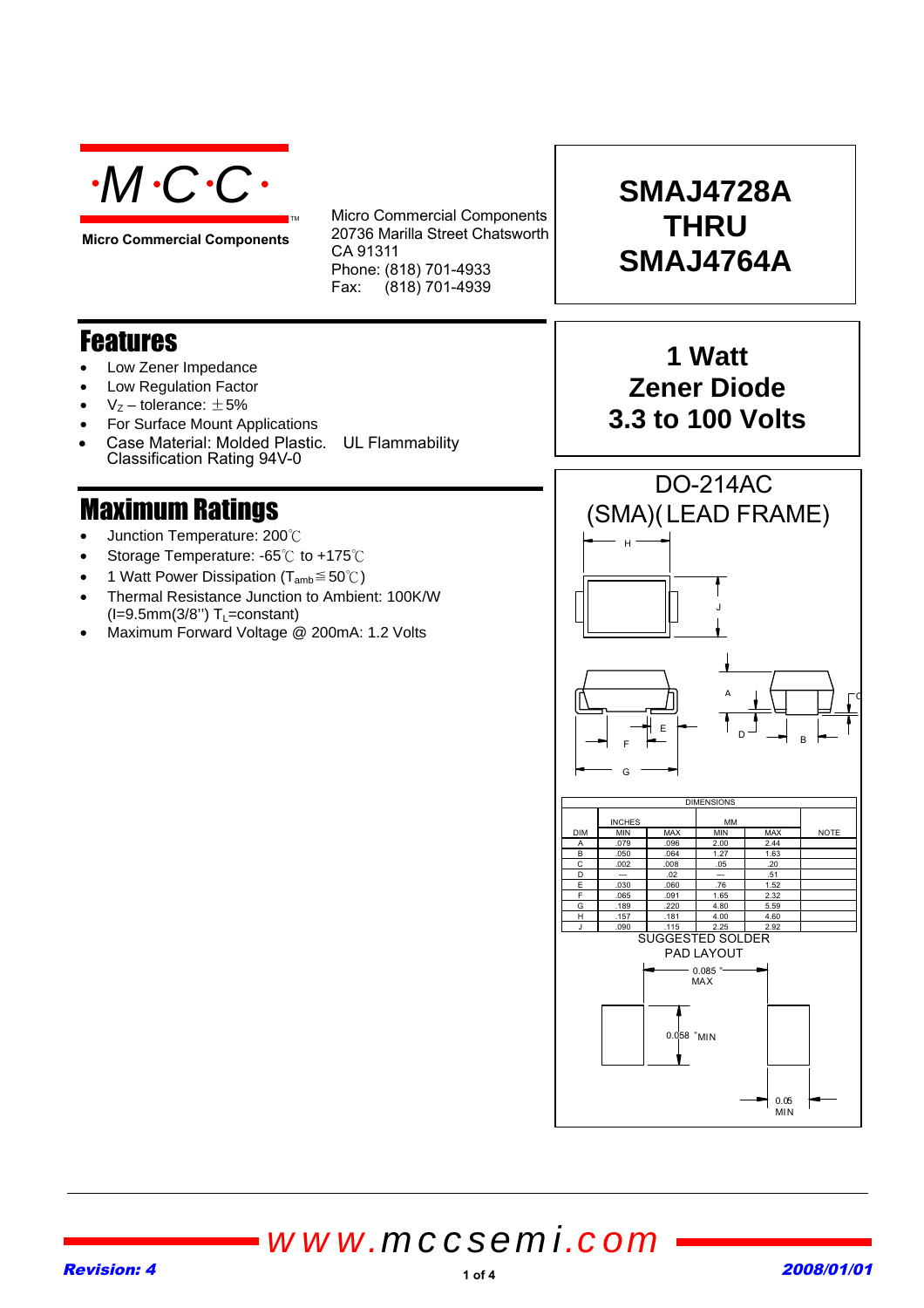# SMAJ4728A THRU SMAJ4764A **MCCC**



**Micro Commercial Components**

### ELECTRICAL CHARACTERISTICS @25°C

| <b>MCC</b><br><b>PART</b><br><b>NUMBER</b> | <b>ZENER</b><br><b>VOLTAGE</b><br>V <sub>Z</sub> (1)<br><b>VOLTS</b> | <b>TEST</b><br><b>CURRENT</b><br>I <sub>ZΤ</sub><br>mA | <b>MAXIMUM</b><br><b>DYNAMIC</b><br><b>IMPEDANCE</b><br>$Z_{7T}$ $\otimes$ $I_{7T}$<br><b>OHMS</b> | MAXIMUM<br><b>REVERSE</b><br>CURRENT IR<br>@ V <sub>R</sub><br>μA | <b>TEST</b><br><b>VOLTAGE V<sub>P</sub></b><br><b>VOLTS</b> | <b>MAXIMUM</b><br><b>KNEE</b><br><b>IMPEDANCE</b><br>$Z_{ZK}$ @ $I_{ZK}$<br><b>OHMS</b> | <b>TEST</b><br>CURRENT I <sub>zK</sub><br>mA | <b>DEVICE</b><br><b>MARKING</b> |
|--------------------------------------------|----------------------------------------------------------------------|--------------------------------------------------------|----------------------------------------------------------------------------------------------------|-------------------------------------------------------------------|-------------------------------------------------------------|-----------------------------------------------------------------------------------------|----------------------------------------------|---------------------------------|
| SMAJ4728A                                  | 3.3                                                                  | 76                                                     | 10                                                                                                 | 100                                                               | $\mathbf{1}$                                                | 400                                                                                     | 1.0                                          | 728A                            |
| SMAJ4729A                                  | 3.6                                                                  | 69                                                     | 10                                                                                                 | 100                                                               | $\mathbf{1}$                                                | 400                                                                                     | 1.0                                          | 729A                            |
| <b>SMAJ4730A</b>                           | 3.9                                                                  | 64                                                     | 9                                                                                                  | 50                                                                | $\mathbf{1}$                                                | 400                                                                                     | 1.0                                          | 730A                            |
| SMAJ4731A                                  | 4.3                                                                  | 58                                                     | 9                                                                                                  | 10                                                                | $\mathbf{1}$                                                | 400                                                                                     | 1.0                                          | 731A                            |
| SMAJ4732A                                  | 4.7                                                                  | 53                                                     | 8                                                                                                  | 10                                                                | $\overline{1}$                                              | 500                                                                                     | 1.0                                          | 732A                            |
| SMAJ4733A                                  | 5.1                                                                  | 49                                                     | $\overline{7}$                                                                                     | 10                                                                | $\mathbf{1}$                                                | 550                                                                                     | 1.0                                          | 733A                            |
| SMAJ4734A                                  | 5.6                                                                  | 45                                                     | 5                                                                                                  | 10                                                                | $\overline{2}$                                              | 600                                                                                     | 1.0                                          | 734A                            |
| SMAJ4735A                                  | 6.2                                                                  | 41                                                     | $\overline{2}$                                                                                     | 10                                                                | 3                                                           | 700                                                                                     | 1.0                                          | 735A                            |
| SMAJ4736A                                  | 6.8                                                                  | 37                                                     | 3.5                                                                                                | 10                                                                | 4                                                           | 700                                                                                     | 1.0                                          | 736A                            |
| SMAJ4737A                                  | 7.5                                                                  | 34                                                     | 4.0                                                                                                | 10                                                                | 5                                                           | 700                                                                                     | 0.5                                          | 737A                            |
| SMAJ4738A                                  | 8.2                                                                  | 31                                                     | 4.5                                                                                                | 10                                                                | 6                                                           | 700                                                                                     | 0.5                                          | 738A                            |
| SMAJ4739A                                  | 9.1                                                                  | 28                                                     | 5.0                                                                                                | 10                                                                | $\overline{7}$                                              | 700                                                                                     | 0.5                                          | 739A                            |
| SMAJ4740A                                  | 10                                                                   | 25                                                     | $\overline{7}$                                                                                     | 10                                                                | 7.6                                                         | 700                                                                                     | 0.25                                         | 740A                            |
| <b>SMAJ4741A</b>                           | 11                                                                   | 23                                                     | 8                                                                                                  | 5                                                                 | 8.4                                                         | 700                                                                                     | 0.25                                         | 741A                            |
| SMAJ4742A                                  | 12                                                                   | 21                                                     | 9                                                                                                  | 5                                                                 | 9.1                                                         | 700                                                                                     | 0.25                                         | 742A                            |
| SMAJ4743A                                  | 13                                                                   | 19                                                     | 10                                                                                                 | 5                                                                 | 9.9                                                         | 700                                                                                     | 0.25                                         | 743A                            |
| SMAJ4744A                                  | $\overline{15}$                                                      | $\overline{17}$                                        | 14                                                                                                 | 5                                                                 | 11.4                                                        | 700                                                                                     | 0.25                                         | 744A                            |
| SMAJ4745A                                  | 16                                                                   | 15.5                                                   | 16                                                                                                 | 5                                                                 | 12.2                                                        | 700                                                                                     | 0.25                                         | 745A                            |
| SMAJ4746A                                  | 18                                                                   | 14                                                     | 20                                                                                                 | 5                                                                 | 13.7                                                        | 750                                                                                     | 0.25                                         | 746A                            |
| SMAJ4747A                                  | 20                                                                   | 12.5                                                   | $\overline{22}$                                                                                    | 5                                                                 | 15.2                                                        | 750                                                                                     | 0.25                                         | 747A                            |
| SMAJ4748A                                  | 22                                                                   | 11.5                                                   | 23                                                                                                 | 5                                                                 | 16.7                                                        | 750                                                                                     | 0.25                                         | 748A                            |
| SMAJ4749A                                  | 24                                                                   | 10.5                                                   | 25                                                                                                 | 5                                                                 | 18.2                                                        | 750                                                                                     | 0.25                                         | 749A                            |
| SMAJ4750A                                  | 27                                                                   | 9.5                                                    | 35                                                                                                 | 5                                                                 | 20.6                                                        | 750                                                                                     | 0.25                                         | 750A                            |
| <b>SMAJ4751A</b>                           | 30                                                                   | 8.5                                                    | 40                                                                                                 | $\overline{5}$                                                    | 22.8                                                        | 1000                                                                                    | 0.25                                         | 751A                            |
| SMAJ4752A                                  | 33                                                                   | 7.5                                                    | 45                                                                                                 | 5                                                                 | 25.1                                                        | 1000                                                                                    | 0.25                                         | 752A                            |
| SMAJ4753A                                  | 36                                                                   | 7.0                                                    | 50                                                                                                 | 5                                                                 | 27.4                                                        | 1000                                                                                    | 0.25                                         | 753A                            |
| SMAJ4754A                                  | 39                                                                   | 6.5                                                    | 60                                                                                                 | 5                                                                 | 29.7                                                        | 1000                                                                                    | 0.25                                         | 754A                            |
| <b>SMAJ4755A</b>                           | 43                                                                   | 6.0                                                    | 70                                                                                                 | 5                                                                 | 32.7                                                        | 1500                                                                                    | 0.25                                         | 755A                            |
| SMAJ4756A                                  | 47                                                                   | 5.5                                                    | 80                                                                                                 | 5                                                                 | 35.8                                                        | 1500                                                                                    | 0.25                                         | 756A                            |
| SMAJ4757A                                  | 51                                                                   | 5.0                                                    | 95                                                                                                 | 5                                                                 | 38.8                                                        | 1500                                                                                    | 0.25                                         | 757A                            |
| SMAJ4758A                                  | 56                                                                   | 4.5                                                    | 110                                                                                                | 5                                                                 | 42.6                                                        | 2000                                                                                    | 0.25                                         | 758A                            |
| SMAJ4759A                                  | 62                                                                   | 4.0                                                    | 125                                                                                                | 5                                                                 | 47.1                                                        | 2000                                                                                    | 0.25                                         | 759A                            |
| SMAJ4760A                                  | 68                                                                   | 3.7                                                    | 150                                                                                                | 5                                                                 | 51.7                                                        | 2000                                                                                    | 0.25                                         | 760A                            |
| <b>SMAJ4761A</b>                           | 75                                                                   | 3.3                                                    | 175                                                                                                | 5                                                                 | 56.0                                                        | 2000                                                                                    | 0.25                                         | 761A                            |
| SMAJ4762A                                  | 82                                                                   | 3.0                                                    | 200                                                                                                | 5                                                                 | 62.2                                                        | 3000                                                                                    | 0.25                                         | 762A                            |
| SMAJ4763A                                  | 91                                                                   | 2.8                                                    | 250                                                                                                | 5                                                                 | 69.2                                                        | 3000                                                                                    | 0.25                                         | 763A                            |
| SMAJ4764A                                  | 100                                                                  | 2.5                                                    | 350                                                                                                | 5                                                                 | 76.0                                                        | 3000                                                                                    | 0.25                                         | 764A                            |

1) Based on DC-measurement at thermal equilibrium while maintaining the lead temperature( $T_L$ ) at 30°C, 9.5mm(3/8") from the diode body.

# *www.mccsemi.com*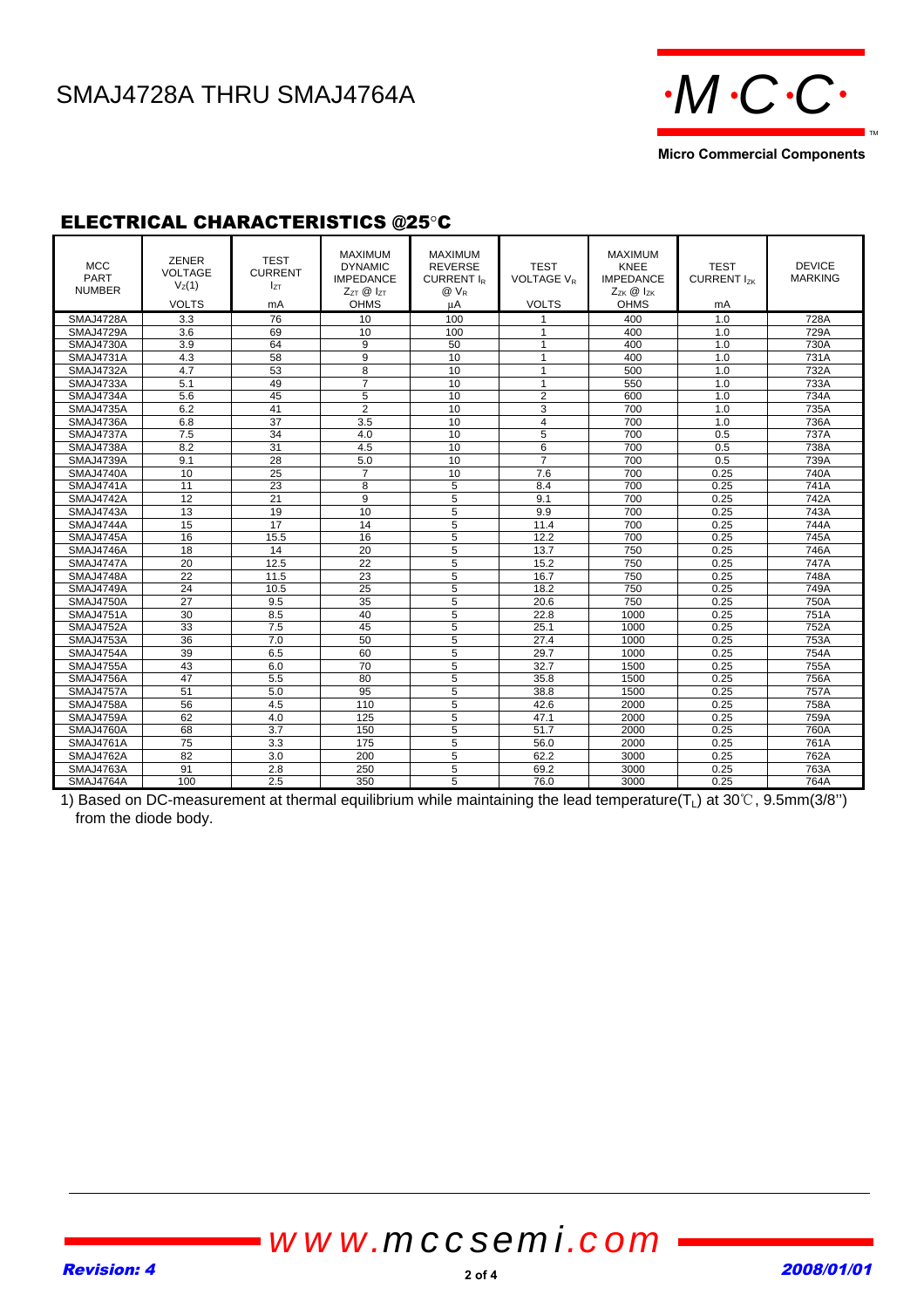# SMAJ4728A THRU SMAJ4764A  $\cdot M\cdot C\cdot C\cdot$



**Micro Commercial Components**

| Symbol          | Parameter                             |  |  |  |
|-----------------|---------------------------------------|--|--|--|
| Vz              | Reverse zener voltage $@$ $ _{ZI}$    |  |  |  |
| $I_{ZT}$        | Reverse current                       |  |  |  |
| $Z_{ZT}$        | Maximum zener impedance $@$ $ _{z_1}$ |  |  |  |
| l <sub>zκ</sub> | Reverse current                       |  |  |  |
| $Z_{ZK}$        | Maximum zener impedance $@$ $ _{ZK}$  |  |  |  |
| l <sub>R</sub>  | Reverse leakage current $@V_R$        |  |  |  |
| $V_{R}$         | Breakdown voltage                     |  |  |  |
| I⊧              | Forward current                       |  |  |  |
| VF              | Forward voltage $@$ IF                |  |  |  |

### **Characteristics** ( $T_j = 25^\circ \text{C}$  unless otherwise specified)









#### Figure 2. Temperature coefficients

(-55℃ to +150℃ temperature range; 90% of the units are in the ranges indicated)



Figure 3. Effect of zener current on zener impedance



Figure 4. Effect of zener voltage on zener impedance

*www.mccsemi.com*